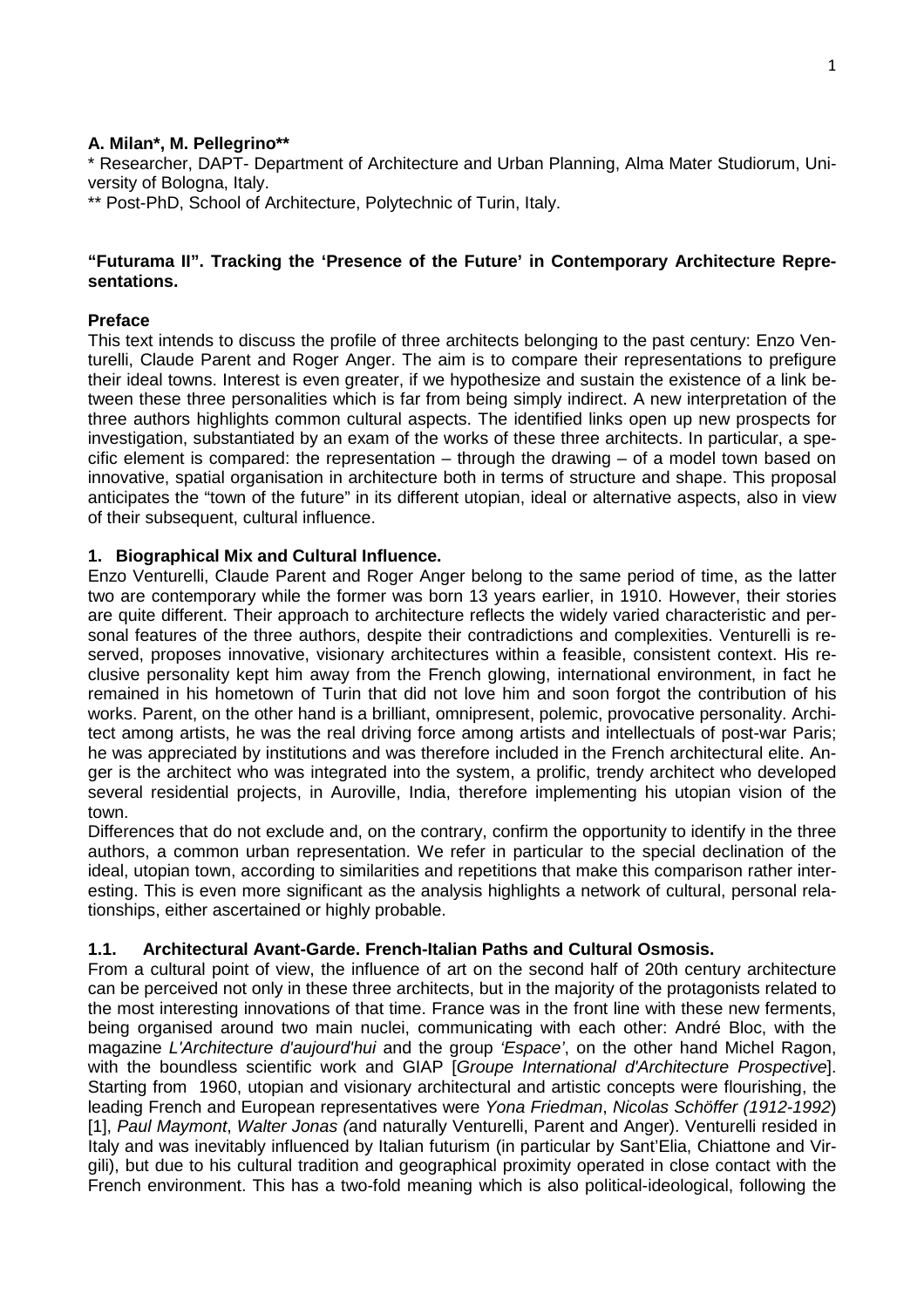traumatic interruption in cultural relations with the German world in the post-war period. From this lively French context Venturelli derived inspiration and models that, in the meanwhile, were opportunities for discussion and fame in the Paris milieus: *Michel Ragon*, in particular, appreciated his contribution and vision. In 1958 Venturelli exhibited his first projects in Paris, at the Office National Italien du Tourisme, including also his revolutionary Casa-atelier Mastroianni (1953-'54). The successful exhibition, in terms of visitors and critique, in April 1958 was covered by the papers 'Le Monde' and 'Le Figaro' under the title 'Venturelli à l'avant garde'. A second opportunity was offered to the Italian architect in 1962, with the Paris exhibition: "Lieu: théatre, bien culturel" a project submitted in collaboration with *Jacques Polieri* for a totally mobile theatre. Polieri, as stage designer, maintained close contacts with GIAP, of which he was a member in 1965-66. Though not in the official list of possible members of this group, Venturelli belonged to the GIAP cultural circle. His works were well known by Ragon and were mentioned, prior to the proclamation of the "Manifeste" pour une architeture prospective" (1965) [2], in some of his critiques [3]. In the 1963 exhibition, Polieri presented six projects of theatres, featuring also the "mobile theatre", designed with Claude Parent and André Bloc.

It is almost certain that Parent and Venturelli had met, as they had the opportunity to know each other's projects and poetics. In 1965, Parent, together with Bloc and with Ragon's group (Schöffer in particular), had been invited to join the team. Parent did not join them as in 1963 he had drawn up 'Architecture Principe', with P. Virilio.

# **1.2. Visionary Futurism. A Common Line of Research**

Within a framework of complex collaborations – in other words, architects working for artists [Venturelli +Mastroianni], with artists [Parent + Schöffer|Klein], with stage designers [Venturelli|Parent + Polieri], active in groups, associations and movements – Roger Anger apparently played a different role. In 1965, when GIAP was created, in contrast with the other two architects, many of Anger's works had already been built. He was a successful professional, fully integrated into the professional world, who was about to become the chief-architect of the projects in the ideal town of Auroville, (official post : 1968). This different path had at least one point in common: interest in utopian, futuristic, visionary architecture, that he basically accomplished in such a radical, deep experience as that of Auroville. It is no pure chance that since 1960 Anger started producing drawings and sketches for visionary models of utopian towns from *Ville Pyramidale* (1964) to Auroville (preliminary sketches). Nor is by pure chance that at the opening session of the Conférence held on 17<sup>th</sup> September 2010 organised within the context of Journées Européennes du Patrimoine entitled: L'héritage de Roger Anger. Recherche sur la beauté: architectures 1953-2008, the discussion was moderated by Parent, who also edited the introduction to the monograph on Anger by A. Kundoo [4]. When travelling with Anger in Mexico, Parent had abandoned together with his colleague the IUA Congress (Cuba, 1963), considered to be 'suffocating'. Parent defined Anger as a traveller who was able to 'basculer vers un autre univers de formes'.

Despite the fact that Parent's work and thought have been investigated in depth, however, both Venturelli and Anger have been 'removed' from recent architectural scenarios, both at international but also - even more surprisingly - at national level. Only few, fragmented publications define their work in a comparative perspective [5]. The authors' analysis on the representation of the town is a first step towards an in-depth discussion on the concept of 'projection and future' in contemporary architecture.

# **2. Utopia and Urban Representation**

# **2.1. Enzo Venturelli. The Tumultuous Rationality.**

We can speak of the 'Venturelli case' to talk about the professional life of Enzo Venturelli, a visionary architect of the 1950s and 1960s in Turin, right in the heart of the industrial and technological world at the time of the so-called 'Italian Economic Miracle'. Undoubtedly Venturelli was a leading figure in the cultural scenario, even though his production is fragmented and partially lost. His theory, illustrated in his drawings and texts of 'nuclear architecture' and 'spatial urban planning' [6] had little impact in Italy. One of the reasons for this lack of interest can be found in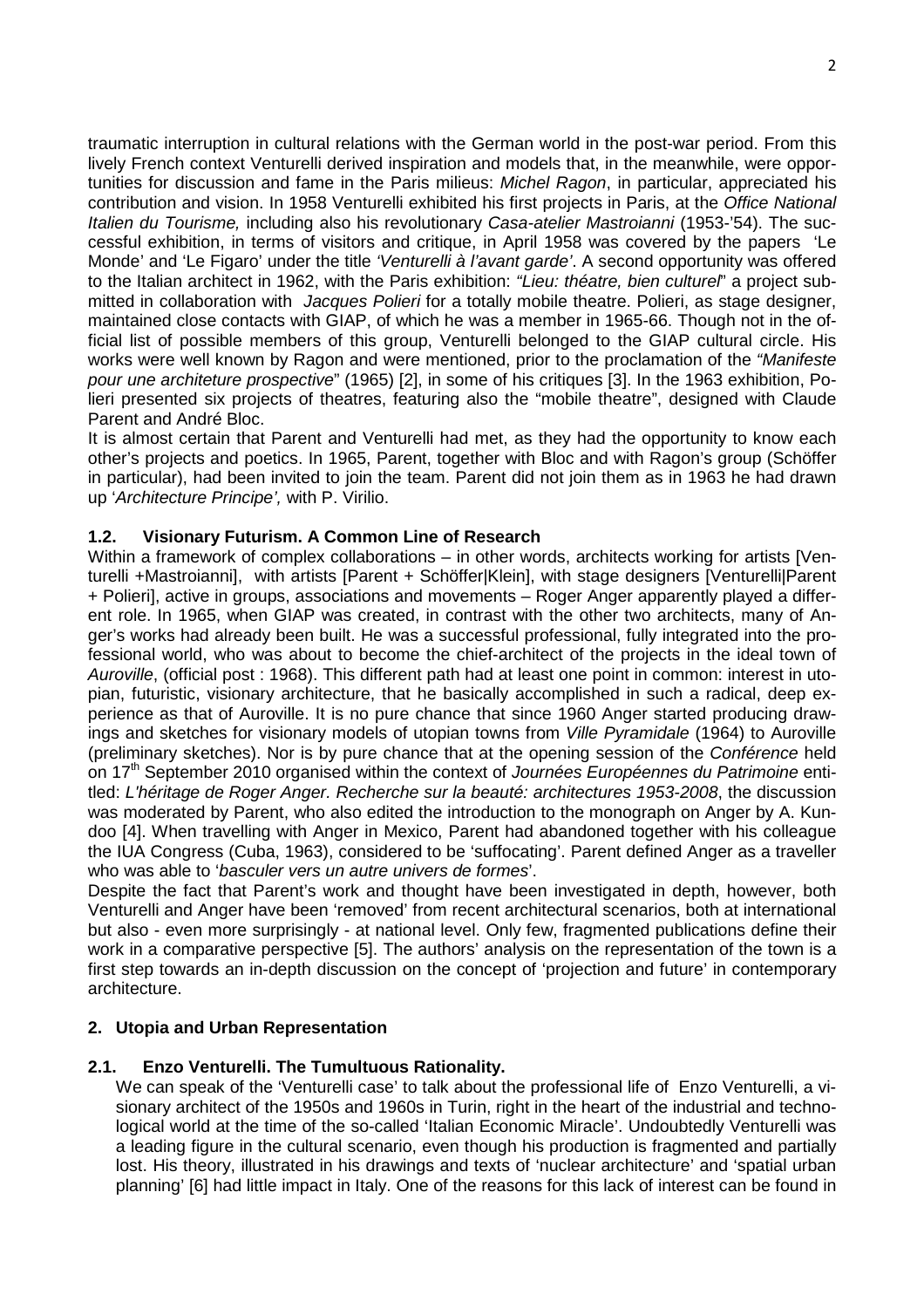the hybrid character of Venturelli's works. Although Enzo Venturelli - graduated in 1939 at the Polytechnic of Turin - started working as technical designer in 1927, when he was only 17, in the prestigious engineering firm of Arrigo Tedesco-Rocca, as an architect he only built a few buildings. His numerous graphic works and illustrations, partially collected in the book 'Urbanistica spaziale' (1960), recall utopian-futurist models in urban planning. In the preface to the catalogue of the 1958 Paris exhibition, he declared that the exhibited projects "were considered then to be daring and disconcerting; ahead of time, and were defined as not eligible". In actual fact, what Venturelli suggests is not at all utopian. His projects are feasible and his propositions are structured in order to define the layout of a new master plan. His research focuses on a new language for the modern city, aimed at solving functional criticalities. The original style of the suggested solutions and the innovative character of many drawings can be defined as utopian, impregnated with 'plastic dynamism' (Fig. 1b), supported by precise formulas and applicable principles: such as the need to 'absolutely and totally' abandon the chessboard-like layout of building blocks. Mobility and connections are organised on different levels according to whether they refer to vehicle or pedestrian flows. There is also a vertical translation of private green areas; buildings are oriented according to the sun diagram. Finally, Venturelli prefigured the ground level, to be used exclusively by vehicles and the consequent introduction of bridges and elevated mobility structures (Fig. 1a).

# **2.2. Claude Parent. The Tradition of Utopian Reformism.**

Out of the three architects, Claude Parent, is the one who dedicated more time in developing models, designs and projects for a utopian town. In this sense, the architect must have "un pied dans le présent et la tête dans un siècle prochain hors des limites compatibles avec les circonstances du moment, donc entrant dans le domaine du non-lieu" [7]. The role of the design is, according to Parent, fundamental, and is intended as a powerful means between reality and imagination, that can anticipate new experiments. Following his structured path, this architect formulated 'different' concepts and approaches with respect to the idea of the town in terms of 'nuclear architecture', dynamic-spatial urban planning, the theory of oblique architecture (Fig. 2b) [8]; in any case, the guiding principle starts from refusing to separate the constitutional process of town planning from architecture. This translates into practice in a radical criticism of grands ensembles. The megastructure is intended as integrated.

Inside Villes cones (Fig.1a) space is compact, so that the area may include both big infrastructures ensuring links as well as cultivations and natural environment. Parent affirmed that in order to live in these new towns people have to develop a new conscience and change lifestyle. This stress, as a utopian reformer, characterises future towns and is shared by the three architects. Venturelli and Anger associated new lifestyles to social enhancement: the former – challenged by a rapidly expanding Turin – opted for a 'hygienist and rational' investigation focusing on practicality, facilitated movement, reduced pollution; the latter aimed at a more spiritual research, involving the individual both physically and mentally in space.

# **2.3. Roger Anger. The Philosopher Architect.**

Roger Anger (1) after an experience in Social Housing (Grenoble, Paris) started his extraordinary, well-known experience of Auroville, a utopian city still existing in South India. The idea of this city is highlighted in the first project drawing – a sort of crater – further specified in the final design based on a spiral; the 'energetic' analogy with the figures, highlights the forces of the earth, generated by a primary element. Despite being conditioned by the complex iconological and symbolic programme of theosophical nature – the implementation of the philosophy developed by Sri Aurobindo (1872-1950) [9] and Mirra Alfassa-Richards (called: the Mother) (1878- 1973) - Anger's background can be defined as a sort of figural, architectural syncretism, expressed both in the general definition of the urban project and in the 'resilience' of the architectural language [10]. In Auroville, analogies and opposition with the anthroposophical conception of space, theorized by R. Steiner and A. Besant, are numerous and evident [11]. The city is intended as a collective, artistic work that slowly develops, starting from modelling of the site and invention of the landscape. This is a process that literally takes place ab ovo: a desertic – re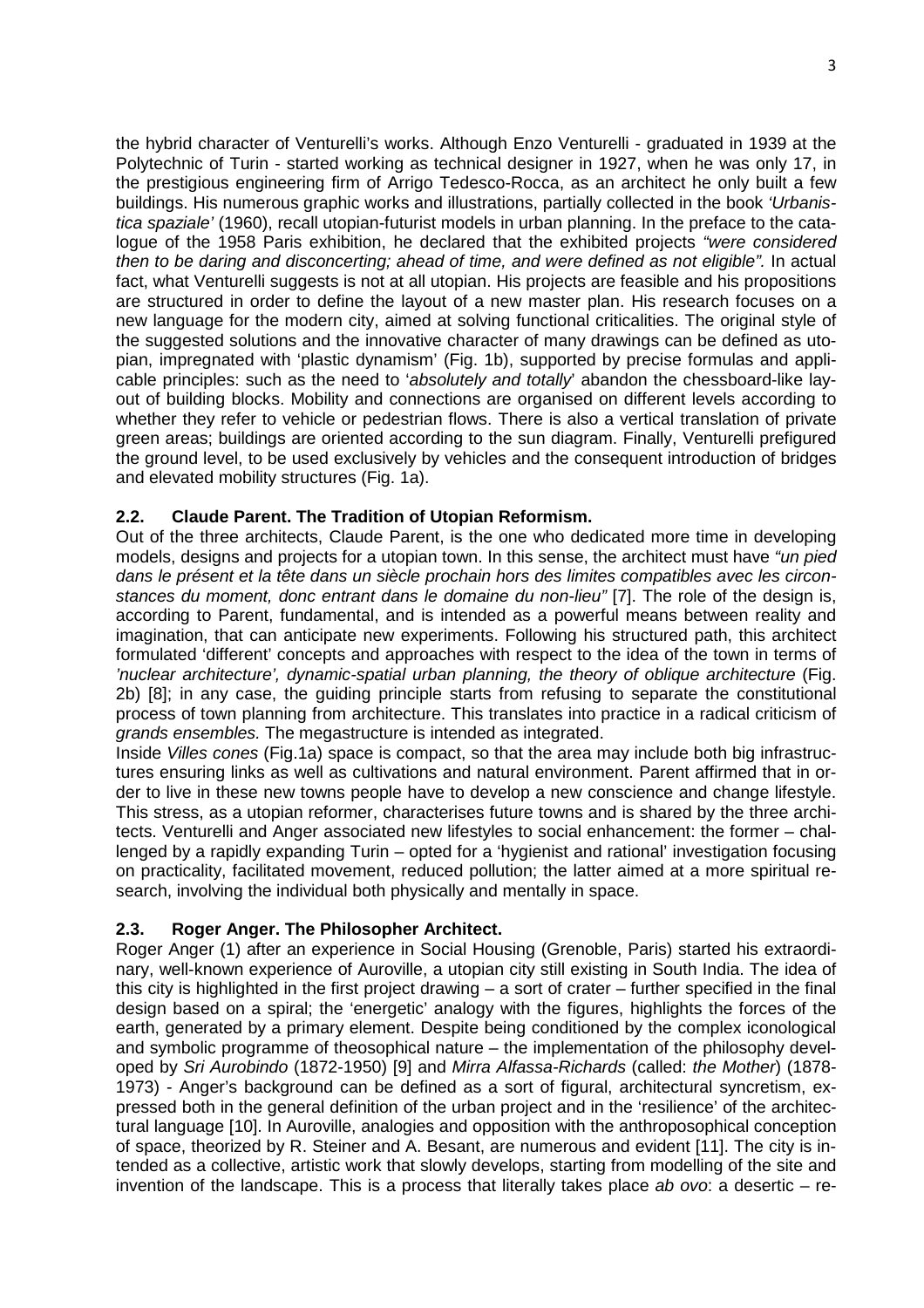forested and redesigned site with a totally new identity also resorting to radical mutations [12]. In this sort of local re-generation and construction of the city – an Augustinian representation of the Civitas Dei from which the Civitas Hominum is derived – the relation with time is suspended: by analogy with Sri Aurobindo's and the Mother's doctrine, the time cycle is achieved starting from individual development, from the release of forces found within human nature. The same principle inspires the gardens and temple of *Matrimandir* [13] – the most hermetic of Anger's works - in which the sunlight, captured by a series of lenses and sun followers, is concentrated and disseminated through a pure crystal ball, almost suspended in the heart of the temple. Picture 3a shows some drawings and projects of houses for Auroville. Anger called these projects "Maisons Champignons". Although his language is comparable with that of Venturelli, Anger's intent, however, is totally different. The architect tries to *organically* harmonise with the site, establishing a link between simple structure, soil and energy. Detachment from the ground is a consequence of the intent not to disrupt the naturalness of the ground, while respecting its slopes and original features. Anger in practice, refuses to functionally saturate surfaces, to allow for vehicle mobility. Anger too tries to find highly dynamic and plastic solutions (Fig. 3b).

#### **Conclusion**

Critical prospection of movements in utopian architecture – and their comparative study through graphic work are still underused to outline an 'iconic history of ideas', similarly to the study of derivation and theoretical development in architecture. The drawing can therefore be used to start an 'oriented interpretation' of architecture in order to detect, like a chemical reagent, cultural moods and changes of an era.

Venturelli's stroke is sometimes conditioned by the objective rigidity of technical drawing, but when it is freed it becomes narrative and prophetic in overall views, by using both techniques as collage and photo montage, but also pictorial lyricism of popular illustration. His collaboration with one of the most famous illustrators of children's books is well known. Venturelli's expressive 'style' can reach mimicry and transfiguration up to the limit of good taste for *cartoon*, especially in pen drawings, where there is an early *Pop-Art* irony. Parent and Anger's projects are more refined and appreciated internationally, submitted to an international, cultural environment, free from the oppressive provincialism that conditioned and marginalised Venturelli.

The urban idea that emerges from the three 'futurist' conceptions is not different from the numerous examples that in the mid 1950s industrial designers, both in Europe and in the US, tested as prototypes: mushroom-shaped buildings today are considered old-fashioned, almost modern antique examples of urban objects; the Monsanto House of the future [14] - in plastic material in Futurama II [15] - and Anger's sketches are clearly similar.

In the case of Venturelli and Parent we get the impression that many different types of architecture are derived from the observation or enlargement of mechanical details and commonly used objects: experiments with origami, seen as an experimental spatial matrix, seem to support this hypothesis.

Finally: French culture often lingered in irrational prospection since the beginning of the 20th century. This is testified by the experience both with surrealism and the 'espaces immaginaires' that proliferated after the studies on Piranesi and John Martin's architecture. Propositions by the three architects explore the "fiction architectonique dans l'architecture et les arts plastiques". [16]. Analogies are found in terms of space and research with Wenzel Hablick [17] and Albert Trachsel [18]. Just like in forerunners, these visions belong to that set of ideas for a new, ideal society, that with only a few exceptions, are a refined, provocative, intellectual game.

Rediscovery of Venturelli, in Italy, coincides with the attempt by the City of Turin to resume a tradition based on experiments and research that was almost lost in recent decades: his drawings still have a provocative power That can stimulate both formal and system research on the future of the city. This essay therefore paves the way for a possible study on the 'life of shapes' and on their appearance and disappearance in relation to ideal tensions and 'sprints ahead' of avant-garde art.